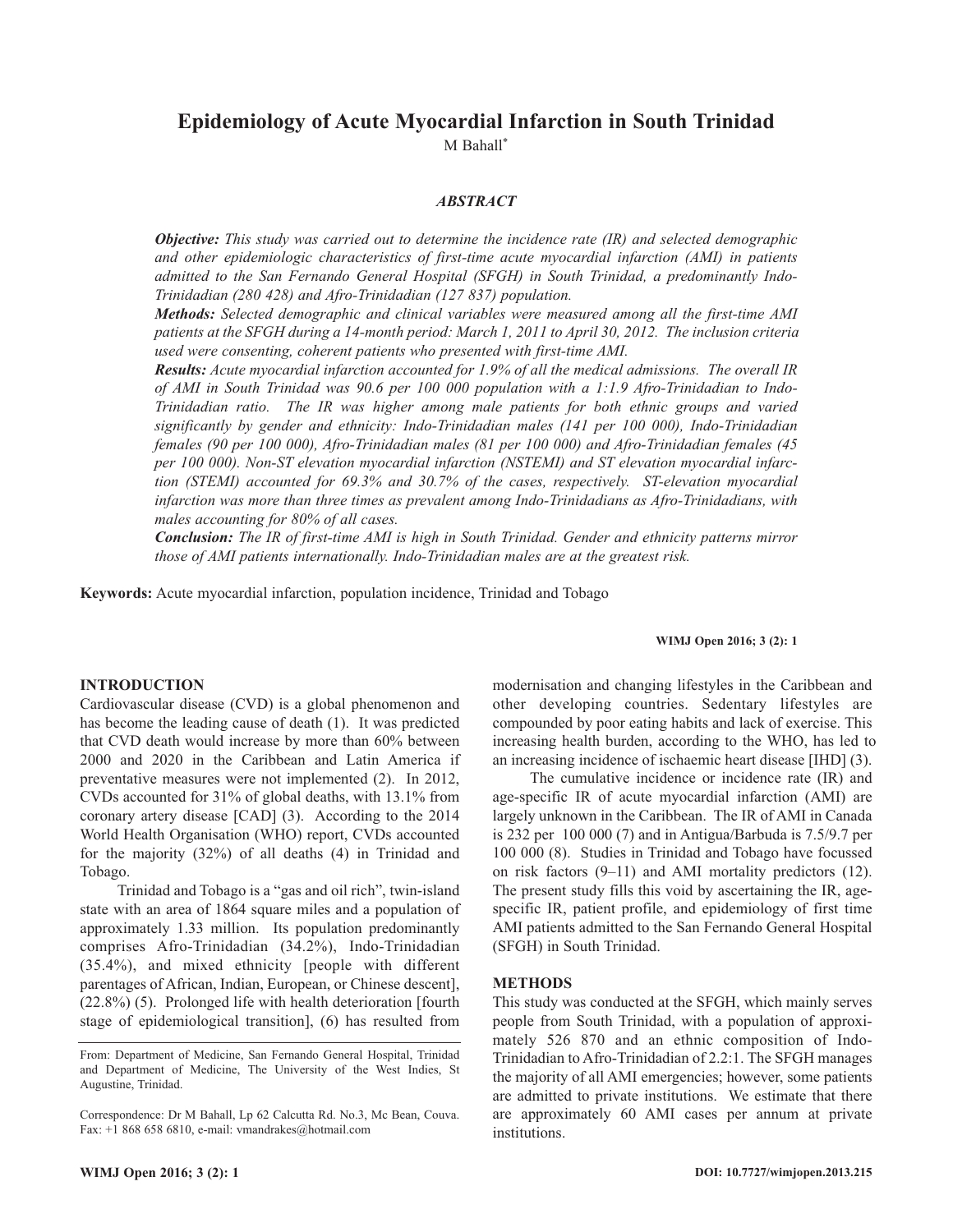During the 14-month period from March 1, 2011 to April 30, 2012, all the first-time AMI patients presenting to the SFGH were selected for the study. The exclusion criteria were a negative clinical diagnosis of AMI, doubtful cases of AMI, or patient refusal to grant consent. The diagnostic criteria for the confirmation of AMI were based on the detection of a rise and/or fall of cardiac biomarkers with evidence of ischaemia: symptoms of ischaemia and/or electrocardiogram (ECG) changes [new ST-T changes, left bundle branch block, or pathological q waves] (13). Potential patients were initially identified from the ward admission book. Patients not identified on the wards were identified at the coding station in the Medical Records Department or at their follow-up appointment by doctors at the Cardiac clinic. The data from Figure 1 were collected by research assistants. Ethical approval was granted by the Scientific and Ethics Committee of the South West Regional Health Authority (SWRHA) in November 2010. All the patients gave their consent before participating in this study.

sumption, cigarette use, levels of activity (exercise) and dietary habits. The measurements of height, weight, waist circumference and hip circumference were taken in a standing position for all the patients, except for the patients who were unable to stand for brief periods. The data were collected using a questionnaire after informed consent was obtained from the patients and entered in a secured database with access available to the researcher, his assistant and statistician. Data were analysed using SPSS version 17. Cumulative incidence (or IR) and age-specific IRs were calculated using population distribution according to age, gender, and ethnicity from the Central Statistical Office (CSO) 2006 data. South Trinidad has an overall population of 526 870, with 127 837 Afro-Trinidadians and 280 428 Indo-Trinidadians. The population in South Trinidad for the age groups  $20-35$ ,  $36-49$ ,  $50-65$ , and  $> 65$  years were 183 350, 111 696, 61 117 and 37 407, respectively. Both descriptive and inferential statistical data analysis methods were used in order to identify useful predictors of ST elevation myocardial





The demographic variables measured were: age, gender and ethnicity. The clinical variables included: diabetes mellitus, hypertension, hypercholesterolaemia, pre-existing ischaemic heart disease, renal insufficiency, asthma and anaemia. Lifestyle-habit variables included alcohol coninfarction (STEMI) among the following variables: age, gender, diabetes mellitus, hypertension, hypercholesterolaemia, renal insuffi-ciency, smoking and ethnicity. Unadjusted odds ratios (ORs) were also calculated for the selected variables.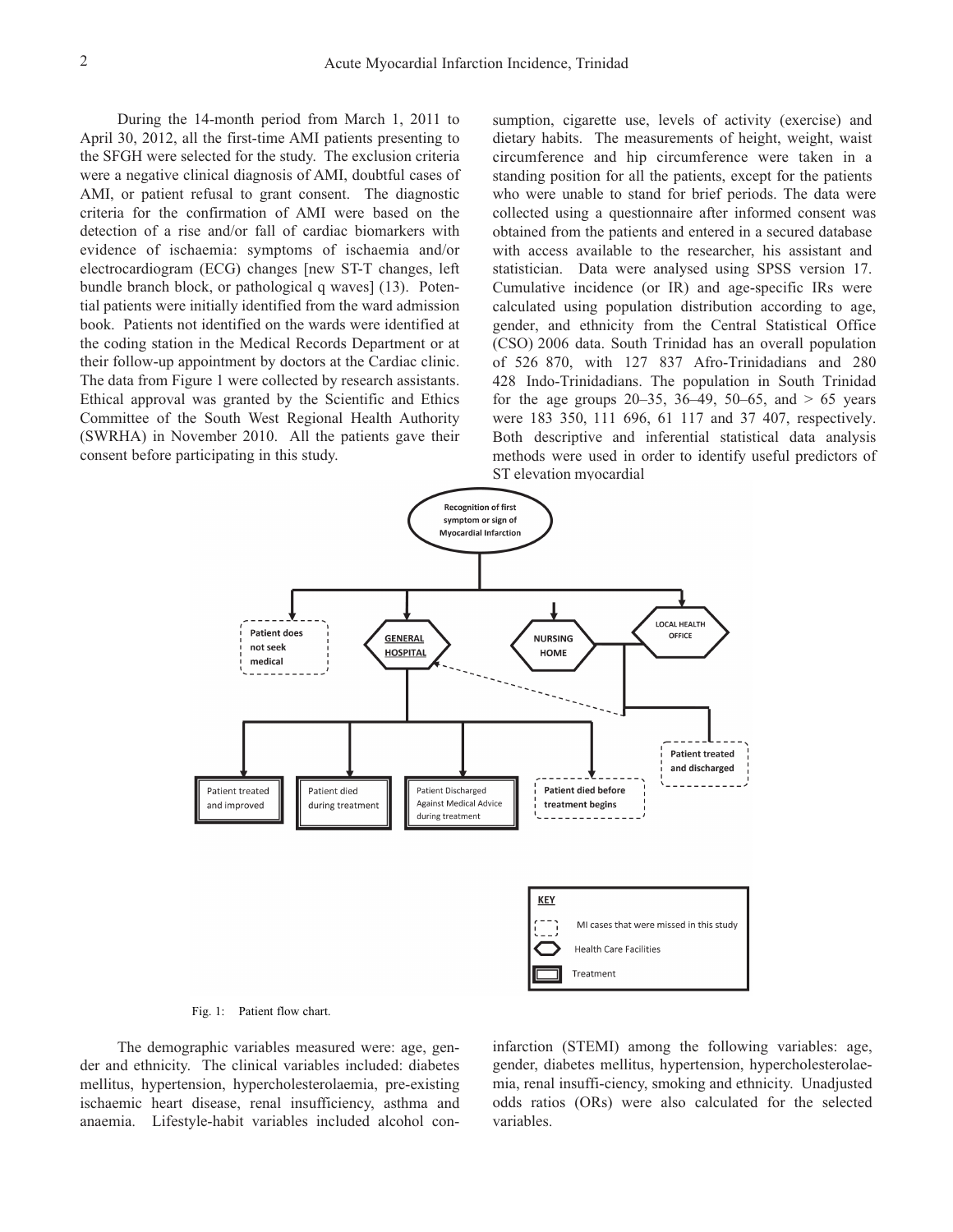## **RESULTS**

The 455 new patients presented and were diagnosed with AMI during the data collection period. This was 1.9% of all medical admissions and 16.6% of all acute coronary syndrome (ACS) patients. The frequency distribution of each measured demographic variable is shown in Table 1.

Table 1: Patients' demographics

| Variable                | $\mathbf n$ | $\frac{0}{0}$ |
|-------------------------|-------------|---------------|
| Gender                  |             |               |
| Male                    | 283         | 62.2          |
| Female                  | 172         | 37.8          |
| Age                     |             |               |
| $20 - 35$ years         | 6           | 1.3           |
| $36 - 49$ years         | 59          | 13.0          |
| $50-65$ years           | 185         | 40.7          |
| $65-75$ years           | 122.        | 26.8          |
| $>75$ years             | 83          | 18.2          |
| Ethnicity               |             |               |
| Afro-Trinidadian        | 87          | 19.1          |
| Info-Trinidadian        | 366         | 80.4          |
| <b>Ethnicity-Gender</b> |             |               |
| Indo-Male               | 266         | 49.7          |
| Indo-Female             | 140         | 30.8          |
| Afro-Male               | 55          | 12.1          |
| Afro-Female             | 32          | 7.0           |

The patients were predominantly males  $(n = 283,$ 62.2%), of Indo-Trinidadian ethnicity ( $n = 366$ , 80.4%), and between the ages of 50–65 years ( $n = 185, 40.7\%$ ). The AMI IR in South Trinidad was 90.6 per 100 000 population. The IR among Afro-Trinidadians and Indo-Trinidadians was 55.3 and 106.6 per 100 000 population, respectively. This difference was statistically significant ( $p \le 0.001$ ). Indo-Trinidadian males accounted for the highest number of the cases ( $n = 208$ , 49%), followed by Indo-Trinidadian females  $(n = 132, 31.3\%)$ , Afro-Trinidadian males  $(n = 54, 12.6\%)$ and Afro-Trinidadian females ( $n = 30, 7.0\%$ ).

Age-specific IRs are shown in Figure 2. The graph suggests a quadratic relation between age-specific IR and



Fig. 2: Acute myocardial infarction cases per 100 000 people in the population by age.

age. However, the linear equation  $y = 1.41 + 0.00741x$  was found to be a good linear approximation of the relationship  $(R<sup>2</sup> = 0.91)$ . Male patients who experienced an AMI before the age of 50 years (16.9%) were found to be twice that of the female AMI population (7.9%). There were a greater number of male AMI patients in the 50 to 65-year age group. The percentage of male and female AMI patients between the



ages of 66 and 75 years was similar (29.6% and 34.2%, respectively). However, above 75 years of age, the occurrence of AMI in women was 23.7% compared to 5.6%

Fig. 3: Distribution of acute myocardial infarction by age and gender.

Incidence rate by gender and ethnicity were as follows: Indo-Trinidadian males, 141 cases per 100 000 population; Indo-Trinidadian females 90 cases per 100 000 population; Afro-Trinidadian males 81 per 100 000 population; and Afro-Trinidadian females 45 per 100 000 population (Fig. 4).



Fig. 4: Acute myocardial infarction cases per 100 000 people in the population by gender and ethnicity.

The prevalence of STEMI and non-ST elevation myocardial infarction (NSTEMI) were  $27.7\%$  (n = 126) and 65.9% (n = 300) respectively, and 6.4% (n = 29) were unknown. Indo-Trinidadian males were 3.71 times more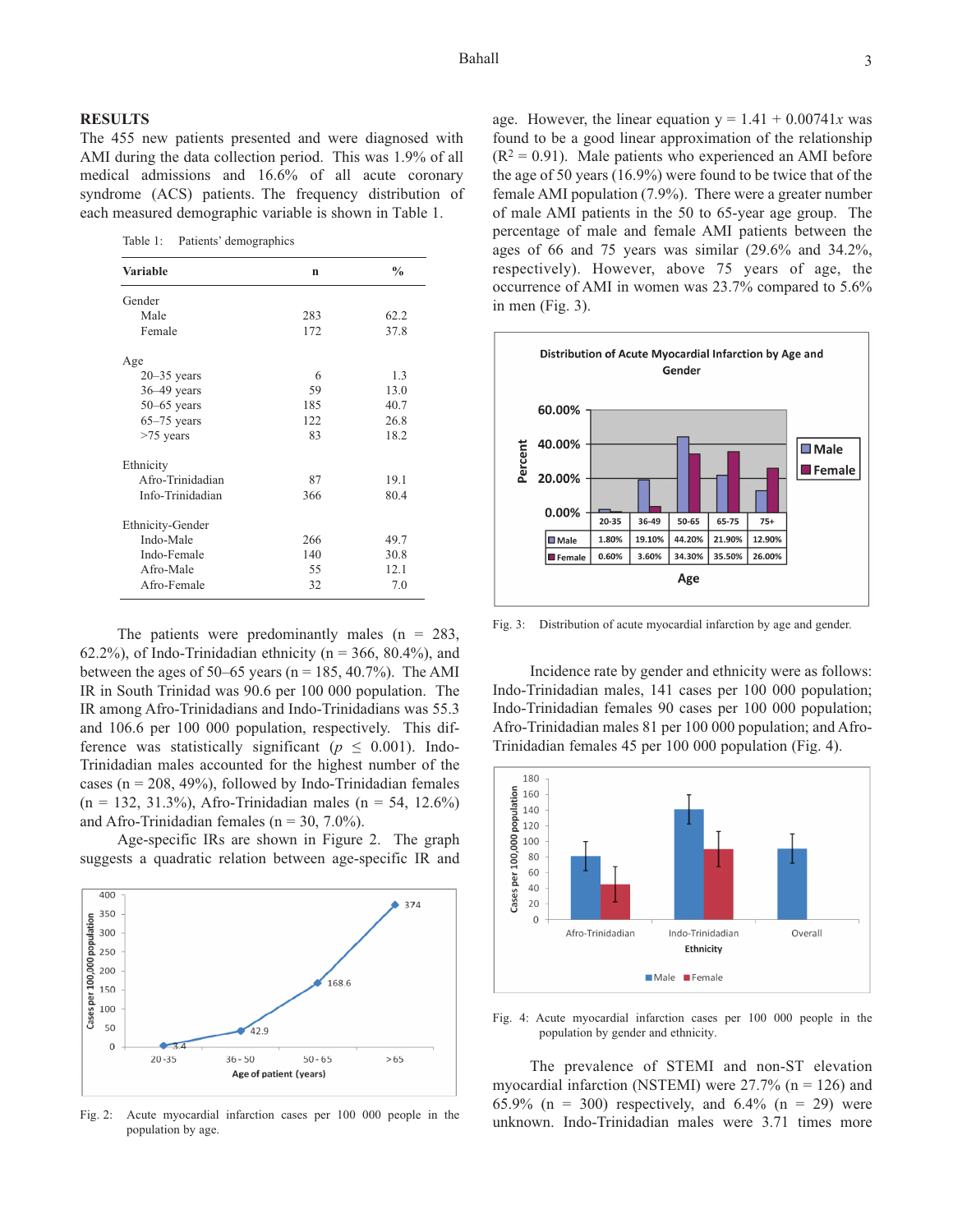likely than Afro-Trinidadian males to experience a STEMI, even with the Indo-Trinidadian to Afro-Trinidadian population of 2.2:1. Table 2 shows the cross tabulations of STEMI and NSTEMI patients by gender, age and ethnicity. There were associations with gender and age but no association with ethnicity. Eighty-three (63.85%) STEMI patients received thrombolytic treatment (data not shown).

predictors (Table 3). Unadjusted ORs for gender, diabetes mellitus, hypertension, hypercholesterolaemia, renal insufficiency, smoking and ethnicity were 3.42, 0.52, 0.56, 0.91, 0.39, 2.6, and 0.79 respectively.

Table 2: Distribution of ST-elevation myocardial infarction and non ST-elevation myocardial infarction

| <b>Variable</b>  | Category: $n$ (%)<br>STEMI<br><b>NSTEMI</b> |            | Unknown | <i>p</i> -value |  |
|------------------|---------------------------------------------|------------|---------|-----------------|--|
| Gender           |                                             |            |         |                 |  |
| Male             | 100(35.5)                                   | 164(58.0)  | 19(6.7) |                 |  |
| Female           | 26(15.1)                                    | 136(79.1)  | 10(5.8) | ${}_{0.001}$    |  |
| Age              |                                             |            |         |                 |  |
| $20 - 35$        | 4(66.70)                                    | 2(33.3)    | 0(0.0)  |                 |  |
| 36-49            | 28 (47.5)                                   | 28 (47.50) | 3(5.1)  |                 |  |
| 50-65            | 59 (31.9)                                   | 114(61.6)  | 12(6.5) |                 |  |
| 65-75            | 26(21.30)                                   | 85 (69.7)  | 11(9.0) |                 |  |
| > 75             | 9(10.8)                                     | 71 (85.5)  | 3(3.6)  | ${}_{0.001}$    |  |
| Ethnicity        |                                             |            |         |                 |  |
| Afro-Trinidadian | 25(28.7)                                    | 59 (67.8)  | 3(3.4)  |                 |  |
| Indo-Trinidadian | 101(27.6)                                   | 239(65.3)  | 26(7.1) |                 |  |

\*STEMI: ST-elevation myocardial infarction; NSTEMI: Non ST-elevation myocardial infarction; AMI: Acute myocardial infarction

Figure 5 shows the prevalence of hypertension, diabetes mellitus, smoking, renal insufficiency, and hypercholesterolaemia among the AMI patients. Hypertension



Fig. 5: Prevalence of selected acute myocardial infarction risk factors.

(72.7%) was the most prevalent risk factor and renal insufficiency (15.2%) was the least prevalent. Binary logistic regression analysis showed that none of the risk factors (diabetes mellitus, hypertension, hypercholesterolaemia, renal insufficiency and smoking) were useful predictors of STEMI. However, age and gender were found to be useful

Table 3: Adjusted and unadjusted odds ratios of selected risk factors for STelevation myocardial infarction

| <b>Variable</b>       | OR    | <i>p</i> -value | 95% CI for<br><b>OR</b> | Unadjusted<br><b>OR</b> |
|-----------------------|-------|-----------------|-------------------------|-------------------------|
| Age                   | 0.627 | 0.001           | (0.477, 0.825)          |                         |
| Gender                | 0.463 | 0.012           | (0.254, 0.844)          | 3.42                    |
| Diabetes mellitus     | 1.529 | 0.089           | (0.938, 2.492)          | 0.52                    |
| Hypertension          | 0.967 | 0.905           | (0.561, 1.667)          | 0.56                    |
| Hypercholesterolaemia | 1.204 | 0.528           | (0.677, 2.143)          | 0.91                    |
| Renal insufficiency   | 2.195 | 0.051           | (0.997, 4.834)          | 0.39                    |
| Smoking               | 0.669 | 0.142           | (0.391, 1.144)          | 2.60                    |

## **DISCUSSION**

Cardiovascular disease is the leading cause of mortality and morbidity (14) and a major problem in developing countries (15). The IR of AMI, a major component of CVD, varies across the world depending on the methodology used for diagnosis, population at risk, and diagnostic capabilities. This study reports the overall IR, age-specific IR and IR by gender and ethnicity.

At this public health institution in South Trinidad, the overall AMI cumulative incidence or IR was 90.6 per 100 000 population. This relatively high IR is postulated to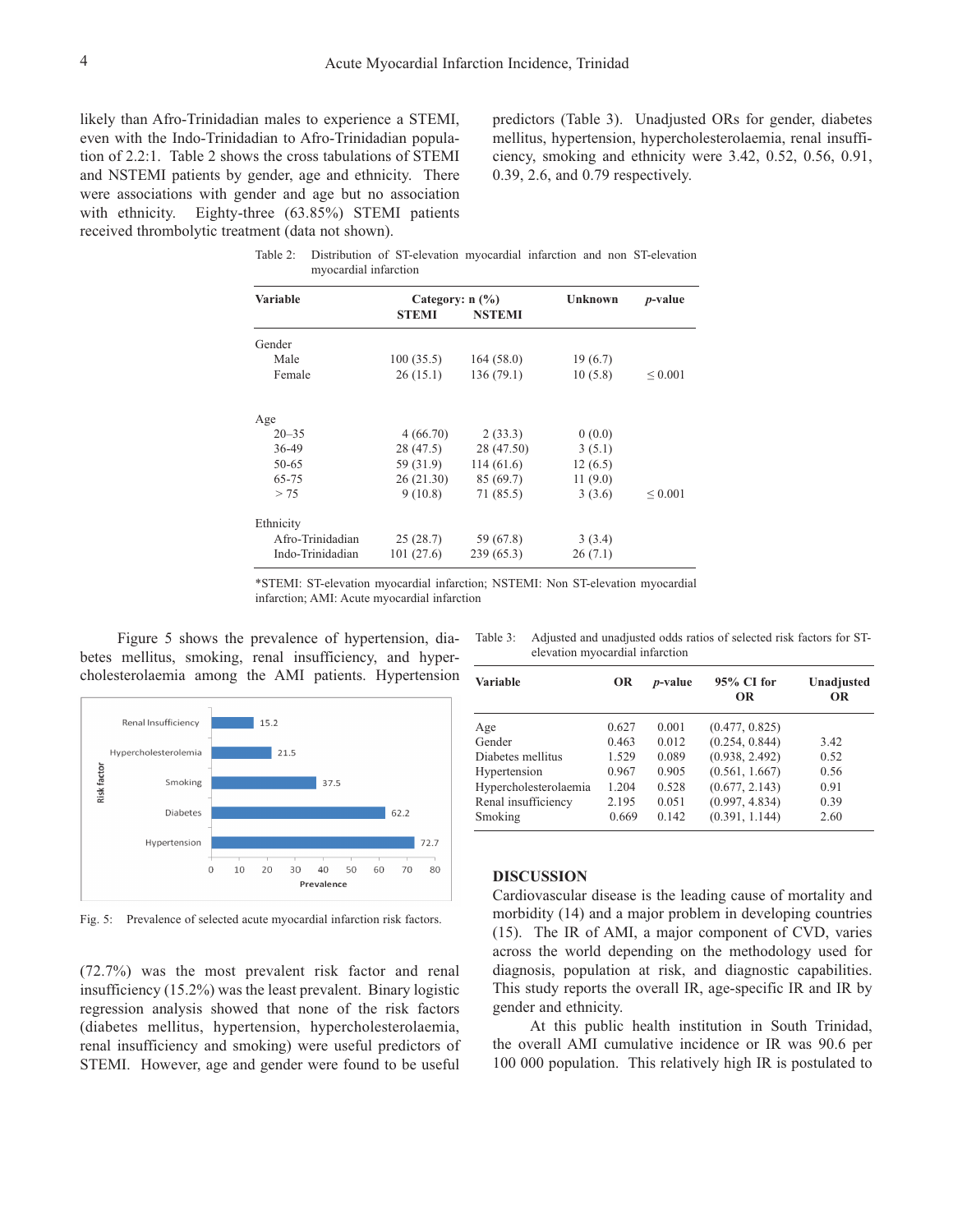be due to a lifestyle of unhealthy eating habits, decreased physical activity, cultural practices, genetics, a stressful life, a clustering of risk factors for CAD, and the increase in chronic non-communicable diseases such as diabetes mellitus, hypertension, obesity, and hypercholesterolaemia. Psychosocial stresses also increase the incidence of AMI (16). In the United States of America, the age-and-genderadjusted incidence of AMI was 287 cases per 100 000 persons in 2000 and 208 cases per 100 000 persons in 2008 (17). In Japan, the age-adjusted incidence of AMI patients was 7.5 per 100 000 in 1999 and 27 per 100 000 in 2008 (18). Such large differences in the incidences of AMI require greater analysis.

With regard to ethnicity, the AMI IR among Afro-Trinidadians (55.3 per 100 000) is approximately half that of Indo-Trinidadians (106.6 per 100 000) at the SFGH in South Trinidad. The number of AMIs in Afro-Trinidadians in Trinidad is more than the proportionate number of Africans affected in Tobago: 11 and 27 during a four-month period in 2007 and 2008, respectively (10). The relatively higher proportion of Afro-Trinidadians affected in Trinidad may result from the limitation of a relatively small sample in Tobago and difference in the lifestyles of these populations. Discrepancies may also arise from the failure to capture cases and AMI deaths before arrival at the hospital. Another study conducted in a population predominantly of African descent in Antigua and Barbuda from 1990 to 2001, revealed that the IR of AMI was very low [7.5/9.5 per 100 000] (8).

This study reveals a higher AMI IR among males (62.2%), consistent with previous studies: Rajasthan, India [70.5%] (19), the INTERHEART study [74.9%] (20), and Tripoli Medical Centre, Libya [75.7%] (21). Acute myocardial infarction cases in South Trinidad mainly came from the counties of Victoria (51.1%), St Patrick (25.9%) and Caroni (20.8 %).

ST-elevation myocardial infarction is much less prevalent than NSTEMI in our study. Increasing age and Indo-Trinidadian ethnicity were the predictors of STEMI. However, a study of East Indians in Bangalore revealed that current smoking, hypertension and diabetes mellitus were the predictors of AMI with current smoking being the strongest predictor of AMI [OR 3.6, *p* < 0.001] (22).

The life expectancy of the average citizen in Trinidad and Tobago is approximately 70 years (5). With an increasing health burden because of the rise in chronic noncommunicable diseases, the high prevalence of smoking, high fat intake, and lack of exercise, a higher IR of AMI may be expected. While this review did not analyse risk factors, it was noted that the risk factors were similar to those in other countries. Hypertension accounts for the greatest prevalence (72.7%) followed by diabetes mellitus and smoking (Fig. 5). The rise of obesity in Trinidad and Tobago (30% of the adult population) has placed it as the top Caribbean country and sixth among all countries worldwide (23). Mahabir and Gulliford found that 51% and 58% of patients had adequate blood pressure (BP) control according to the WHO definition (BP < 160/95 mmHg) in 1994 and 1998, respectively (24). In Jamaica, another Caribbean country, only 24% of diabetic patients had target fasting blood glucose (FBG) levels of  $\leq 6.7$  mmol/L (25). Suboptimum control of these modifiable risk factors and the society's lifestyle (lack of exercise and overindulgence on food) has led to a higher prevalence of CAD risk factors.

Acute myocardial infarction is a major public health problem affecting people's quality of life, earning capacity, and increasing morbidity and mortality. The Indo-Trinidadian male is at the greatest risk for AMI. Healthcare providers need to address all aspects of care with particular attention to modifiable risk factors. The primary prevention for CAD entails a change in modifiable risk factors through education, lifestyle changes (proper diet and exercise), and ensuring basic healthcare. There is also a need for post-MI rehabilitation, which is poorly practised even though research has shown that exercise-based cardiac rehabilitation positively improves the quality of life, disability, and mortality and morbidity (26).

The limitations of this study include: the difficulty in obtaining all AMI cases both in and out of the hospital resulting from silent cases of AMI, AMI deaths before arrival at hospital, missed diagnoses, failure to obtain health records, and the exclusion of AMI from private institutions. The study was confined to South Trinidad and was based in one centre, the SFGH. The change in diagnostic criteria with the use of more sensitive cardiac biomarkers such as troponin I and T (27) has led to a greater number of AMI cases in centres where these markers are available, as is the standard practice at the SFGH. The true incidence of AMI may be much higher since approximately 33% of the patients in developed countries and 50% in developing countries (28) fail to reach the hospital.

## **CONCLUSION**

The SFGH is the main tertiary centre for the management of AMI, which accounts for 1.9% of all medical admissions. The overall IR is 90.6 per 100 000, and predominantly affects Indo-Trinidadian males. Age-specific IR increases with age. The incidence is higher among males under 65 years, similar between males and females aged 66 to 75 years, and higher in females over 75 years.

## **ACKNOWLEDGEMENTS**

I wish to acknowledge the contribution of Dr George Legall, a statistician and lecturer at the University of The West Indies, for the statistical analyses of the data. I also wish to thank Professor Surujpal Teelucksingh for his valuable contribution, and Stacy Kowlessar, Kailash Gosine and Athena Ryan, who assisted in the collection of the data.